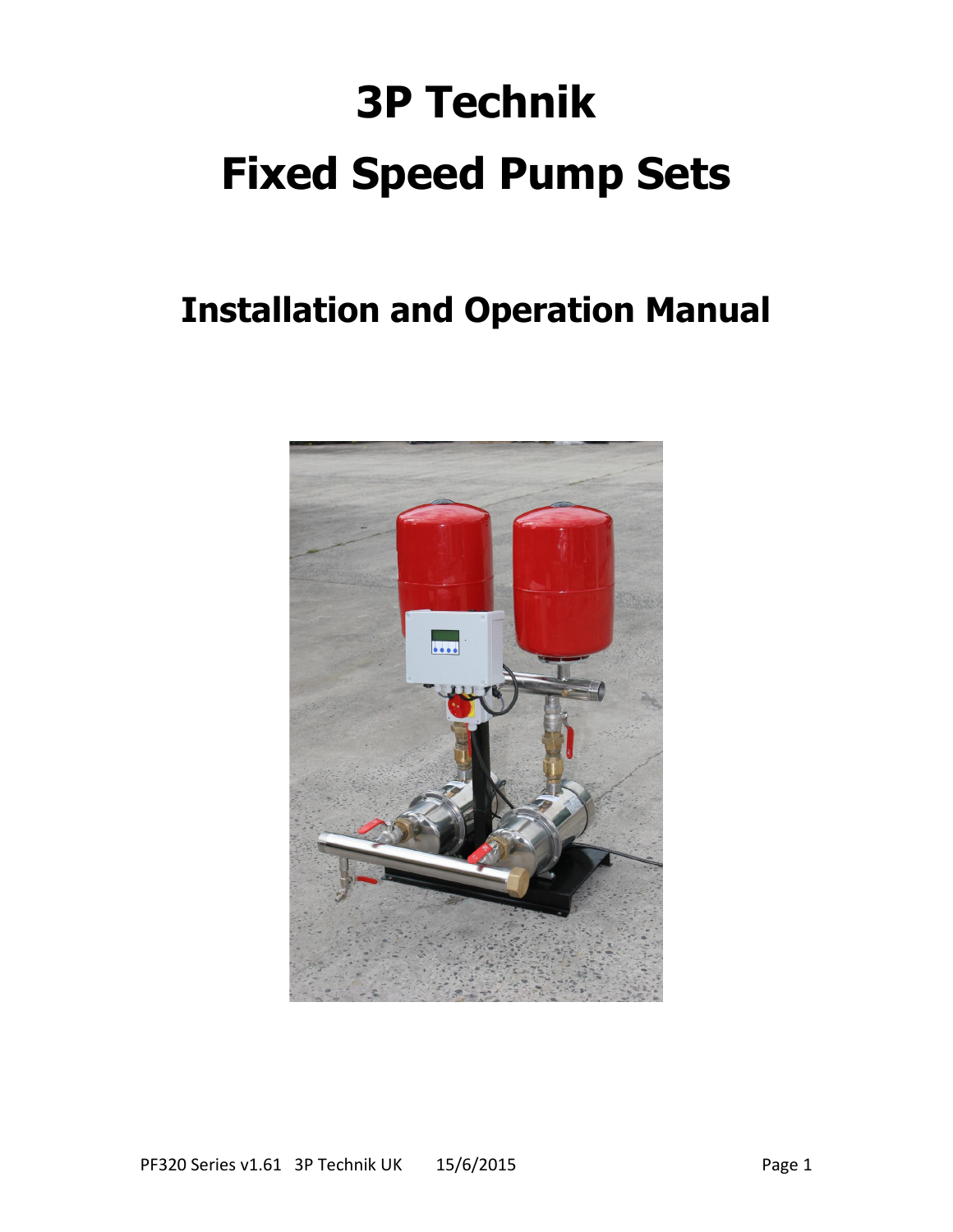## **Table of Contents**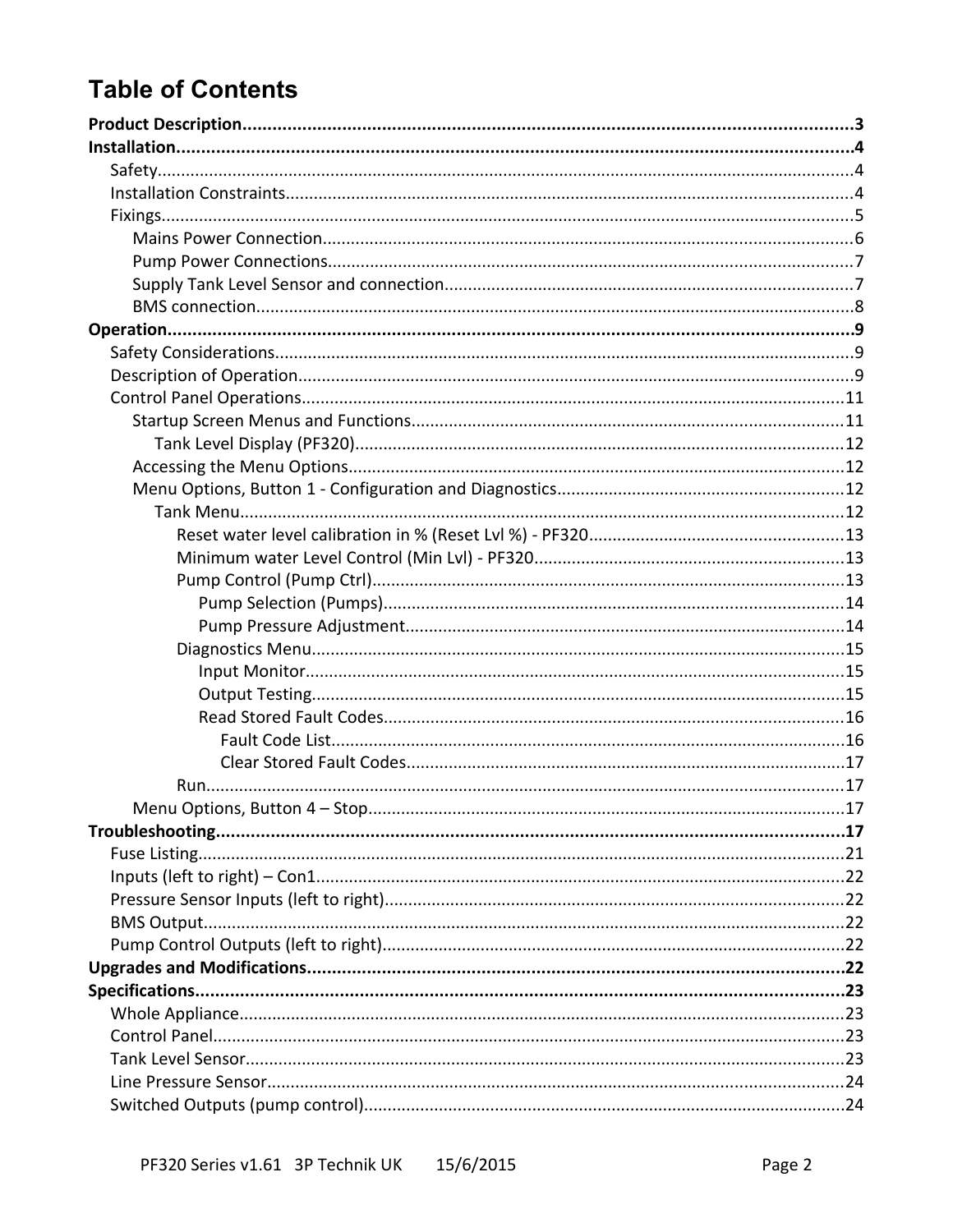## **Product Description**

3P Fixed Speed Pump Sets deliver water under pressure using a pair of water cooled pumps operating in rotation/alternation, with automatic failover (duty standby) and parallel operation (duty assist) during periods of high demand.

This Pump Set uses multi point pressure control to enable pumps to operate within the range of optimal efficiency on their pressure/flow curve, providing a large reduction in energy consumption compared with a standard automatic pump set or basic pressure controller. Depending on installation characteristics 3P Pump Sets are often comparable to variable speed solutions in efficiency, with increased lifespan and reduced maintenance costs.

The pumps used in this set are water cooled, and exhibit very low noise and vibration. They are also isolated by anti-vibration mounts, self cooling, submersible and of course repairable. We believe this to be one of the quietest non-enclosed pump sets available.

Union joints and shut-off valves are provided to allow the removal of a single pump. Electrical connections are socketed at the Control Panel circuit board to allow rapid disconnection.

Control panel design allows for rapid replacement, software upgrades on site, and high durability against electrical damage. All parts are replaceable, long lasting, available, and repairable wherever possible. Pumps and Control Panels can be serviced and reconditioned by us to component level here in the UK.

During operation, faults that may occur are logged in memory and the system will continue operation wherever possible, stopping only to protect pumps from damage, or to protect pipework and connected systems from an over-pressure condition.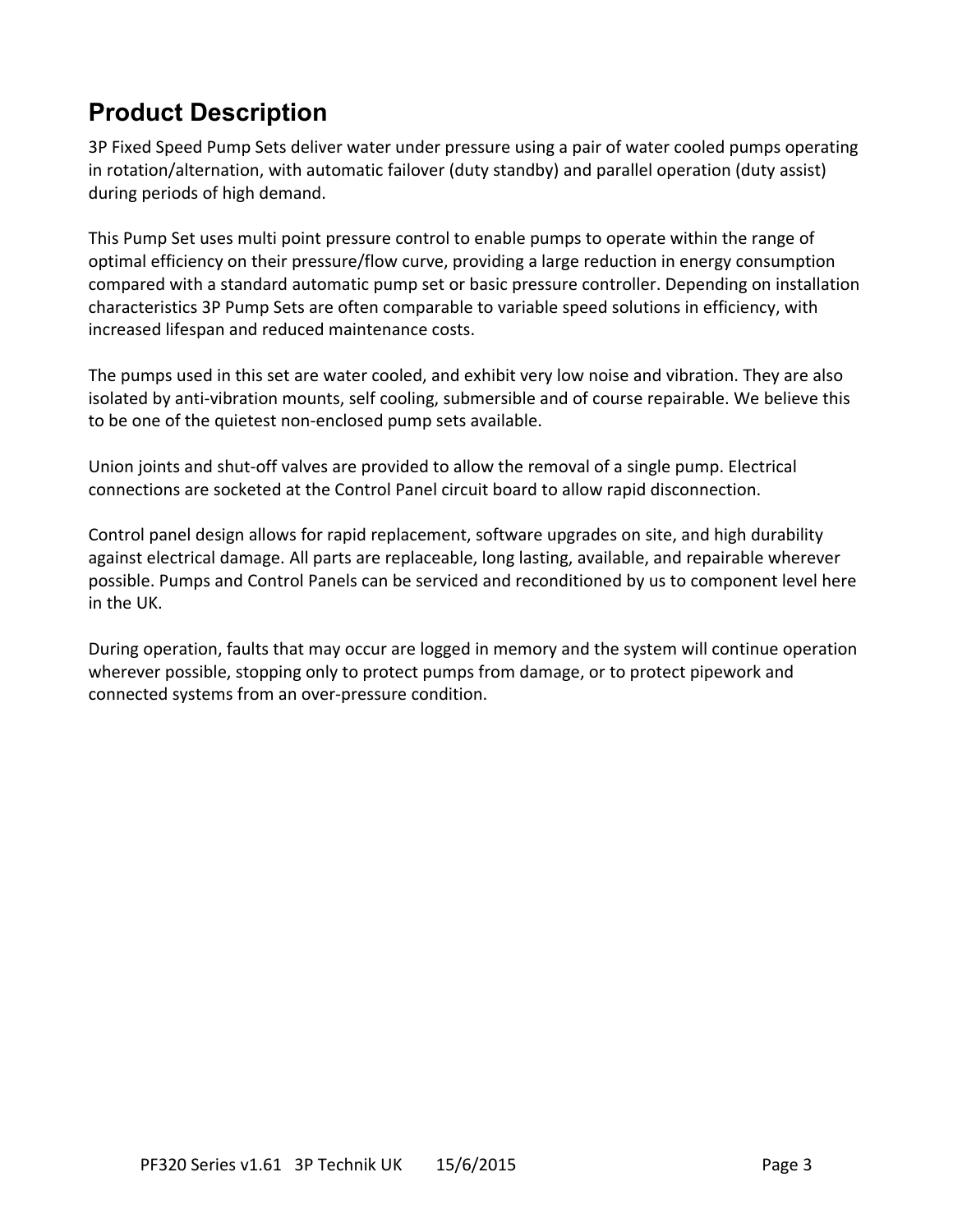## **Installation**

## **Safety**

Mains Voltage – There are exposed electrical conductors inside this appliance. This appliance must be installed and serviced by a competent electricical technician to the current requirements of BS7671 and IEEE recommendations. Before servicing this appliance, normal safe isolation procedures should be implemented.

Do not touch the PCB while energised, it carries mains voltage. Do not touch any connection terminals while energised.

Do not attempt to service electrical objects when wet, or in a wet or high humidity environment.

If the housing of the Control Panel, or any cabling becomes damaged, you must shut down and securely isolate this appliance immediately.

You must connect this appliance to a grounded 3 wire supply, protected by suitable overload protection. Connected pumps and solenoids are earthed via the Control Panel, and may otherwise become live.

If the power cables are damaged, either to or from the controller, isolator, or pumps then shut down and isolate this appliance.

The combined loading of pumps must not exceed 20A using the supplied mains flex. Contact the manufacturer for advice if you need to exceed this rating.

Do not attempt to repair any part of the circuit board. Refer to the Manufacturer for advice.

### **Installation Constraints**

The Control Panel cannot be mounted outside, it is splash proof not weather resistant. It can be made fully weatherproof or submersible, please contact us for details if you require this. The Control Panel Mounting Post incorporates a lifting point. This point should be used if the unit is to be lifted mechanically. To lift the unit by hand you may use the suction and discharge manifold pipes. We recommend you drain as much water as you can from the unit after use before lifting. Voltage drop will affect the cable size needed to take power to your pump set. It is strongly recommended that you calculate voltage drop for cable runs in excess of 20m. Failure to do so may result in cable overheating, conductor migration, brownouts, and risk of fire. Pressure transmitter cable must be of a special type incorporating a vent tube to equalise the pressure within the transmitter to atmospheric pressure (3P part no. IRVENT). Conductivity probe cable is 2 core 0.5mm<sup>2</sup> unshielded. It is recommended to use shielded vented cable to extend the probe beyond 20m.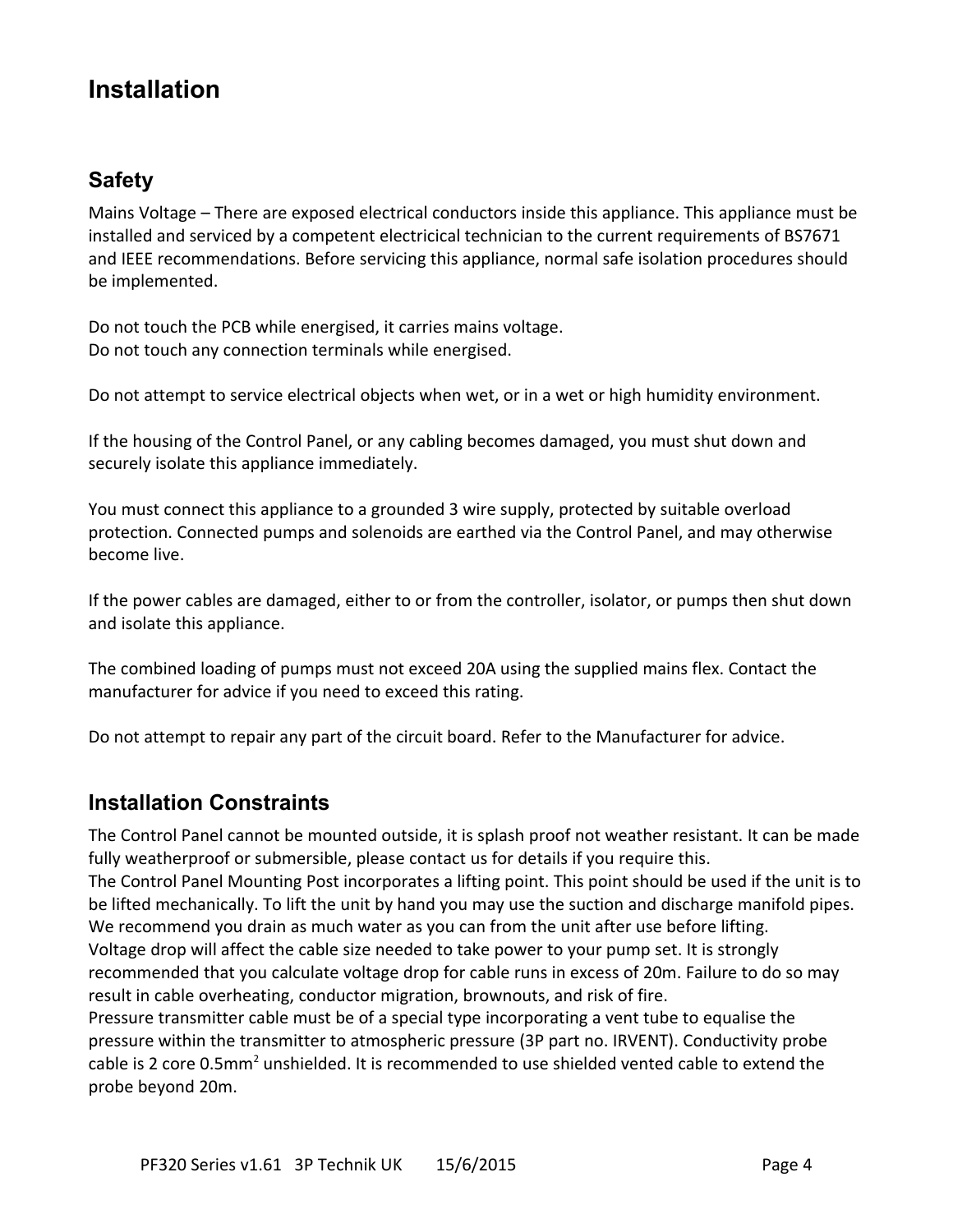Note – it is recommended that you earth the shielding on cables (where present) to an earth terminal within the controller if such cables are to be run near power cabling. Do not earth to DC 0v as the DC power supply is isolated and will not function as a ground.

## **Fixings**

Pumps are fastened to the base plate using rubber anti-vibration nuts. These nuts are a one sided fastening method, meaning you do not need to reach under the base plate to remove a pump, you just undo the bolt from the top. The same method or removal applies to the Control Panel and isolator switch mountings as these are installed in captive nuts. The Control Panel mounting post is attached using a conventional high tensile nut and bolt. The base plate can be bolted to the floor using the 4 holes provided in the corners.

Pipe connections to and from the unit are provided at 2" BSP male thread.

In order to benefit from the noise reduction features of this pump set, you may wish to incorporate flexible or shock absorbing couplings in suction and discharge pipework near the unit itself. The Control Panel itself is mounted on a bracket which can be adjusted for viewing angle using a suitable torx wrench.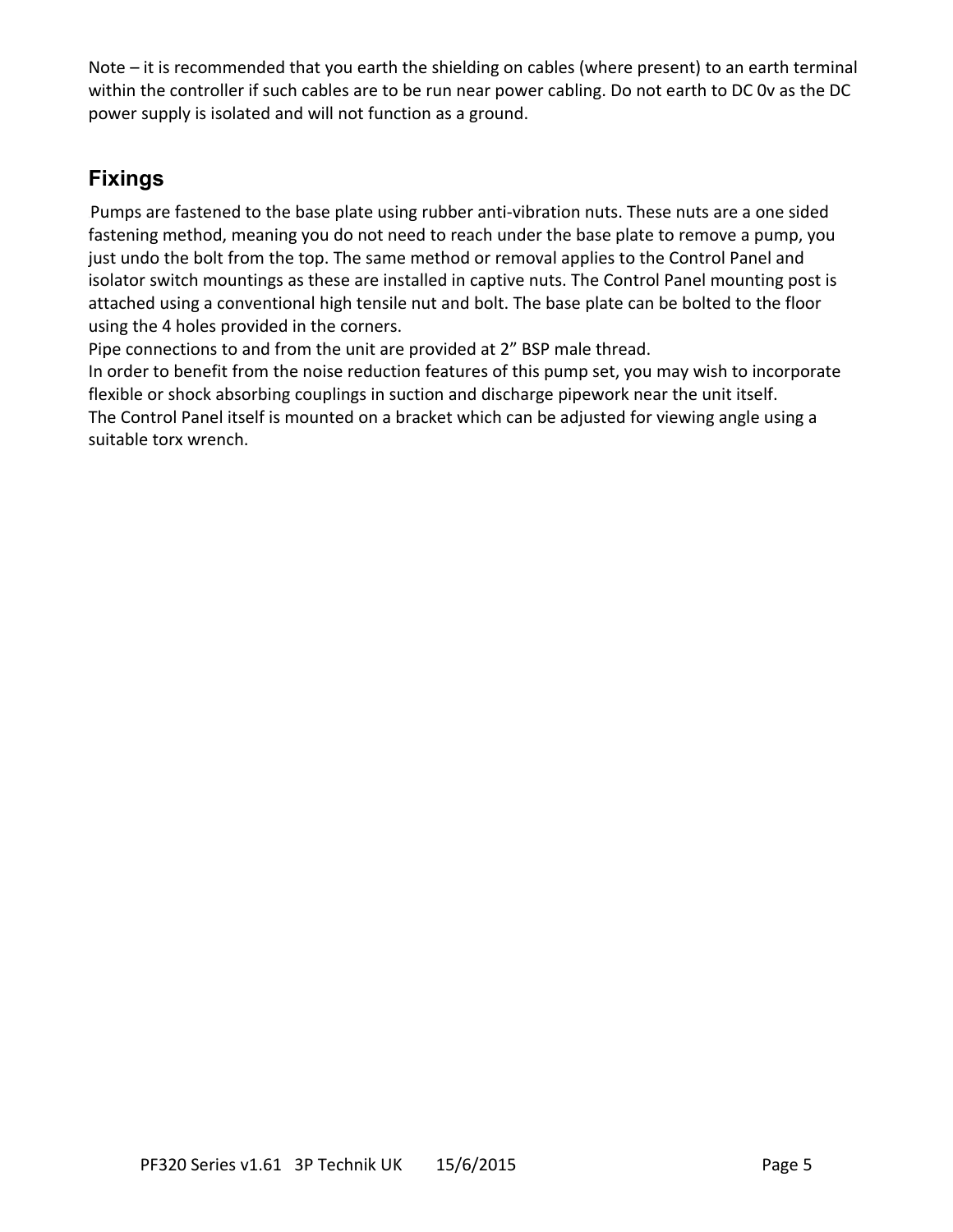

## **Mains Power Connection**

The power supply to the Control Panel enters via a cable gland on the bottom right of the housing. A 20A supply cable is provided with the panel. If you need to change this, insert the cable, connect to the incoming power terminal on the right of the PCB, and tighten the cable gland.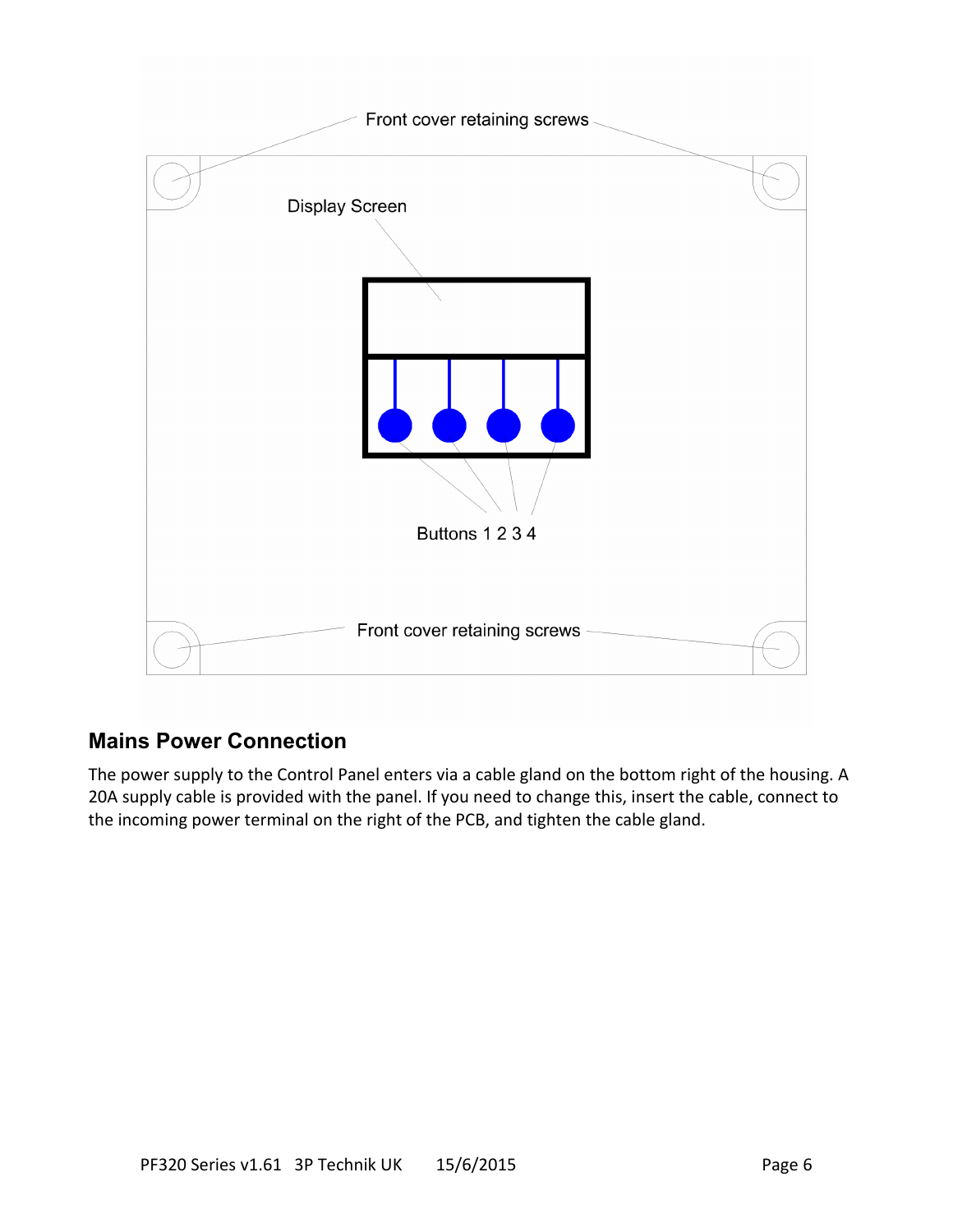IDENT (COMP SIDE)



## **Pump Power Connections**

Pumps are powered from the rightmost green terminals on the lower right of the PCB, Switched Live Outputs 3 and 4, supplying Pump 1 and Pump 2 respectively. The terminal blocks are socketed and can be withdrawn from the PCB for rapid maintenance.

Note – If cables need to be routed into the controller other than with the cables glands fitted, ensure they enter the bottom of the casing and do not cross over the circuit board. If necessary use trunking to route cables appropriately.

## **Supply Tank Level Sensor and connection**

Connect the tank level sensor as follows, depending upon the product version you have. Pressure Transmitter (PF320) - Connect to the socket on the underside of the Control Panel. The pressure transmitter should be lowered onto the bottom of the water tank and *not suspended.* Conductivity Probe – (PF120) – Connect to the socket on the underside of the Control Panel. Suspend the probe within the tank at a level slightly above the minimum water depth required, usually above the level of the tank outlet supplying the Pump Set, and hence at a level which will prevent air ingress to the pumps and consequent dry-running.

Float Switch – (PF220) – Connect the 2 wires than form a closed contact when the float switch is in the up position to pins 1 and 2 on the 10pin input block in the lower left corner, such that the float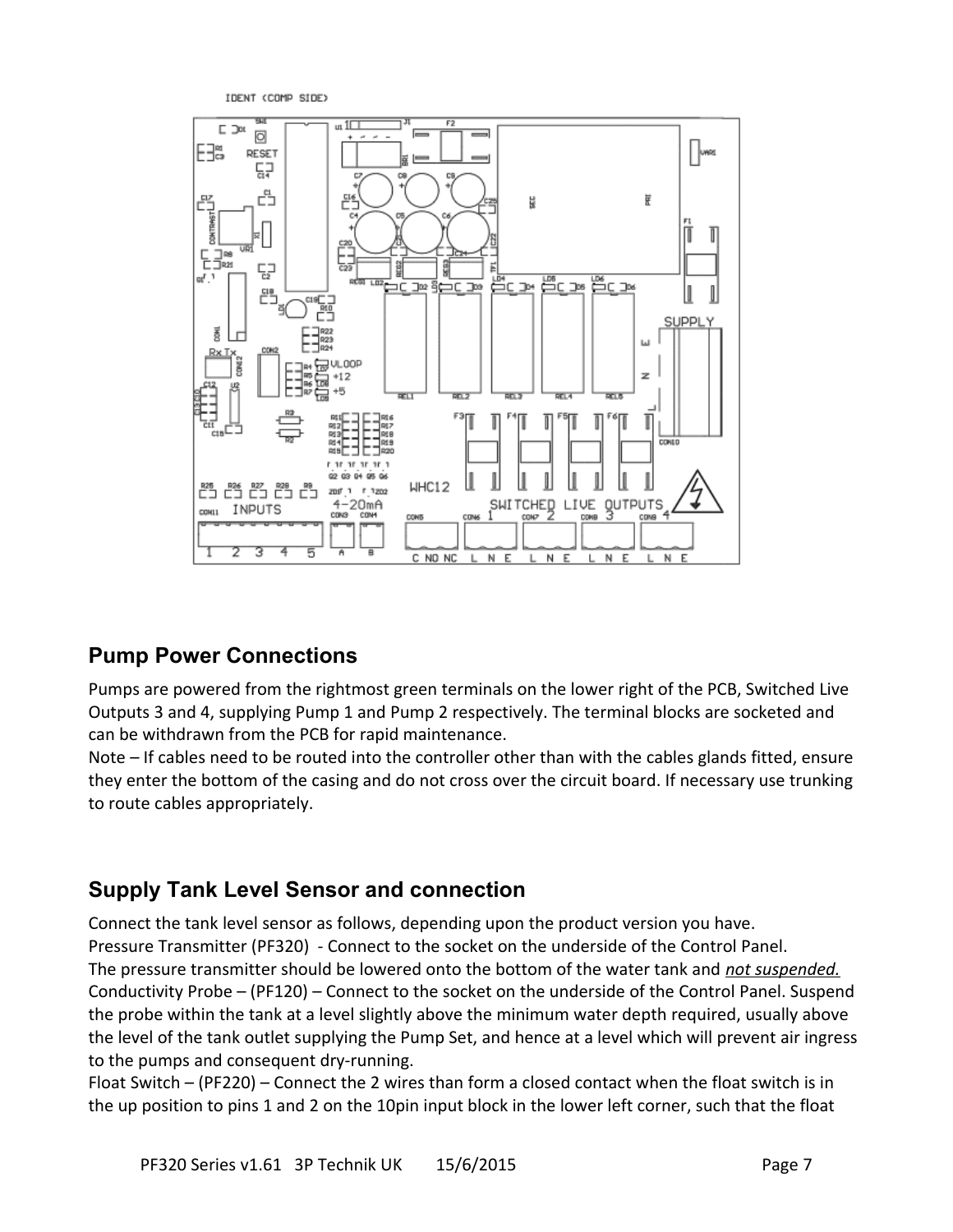operates as a closed switch when the water level is sufficient. Adjust the float switch to a level which will prevent air ingress to the pumps and consequent dry-running.

As the conductivity probe / float switch cannot determine the actual water level only the switch point, this must be attached within the tank to hang at the intended switching point. You should ensure this is at least several inches above the top of the pumps (if the pumps are submerged) to prevent pump damage during cold weather.

## **BMS connection**

The BMS connection provides a non-voltage relay capable of switching any 230V source up to 10A. Three contacts are provided, Common, NO and NC. Connect your live conductor from the BMS system to Common, and output will be switched to NC in the absence of an alarm condition, switching to NO upon an alarm.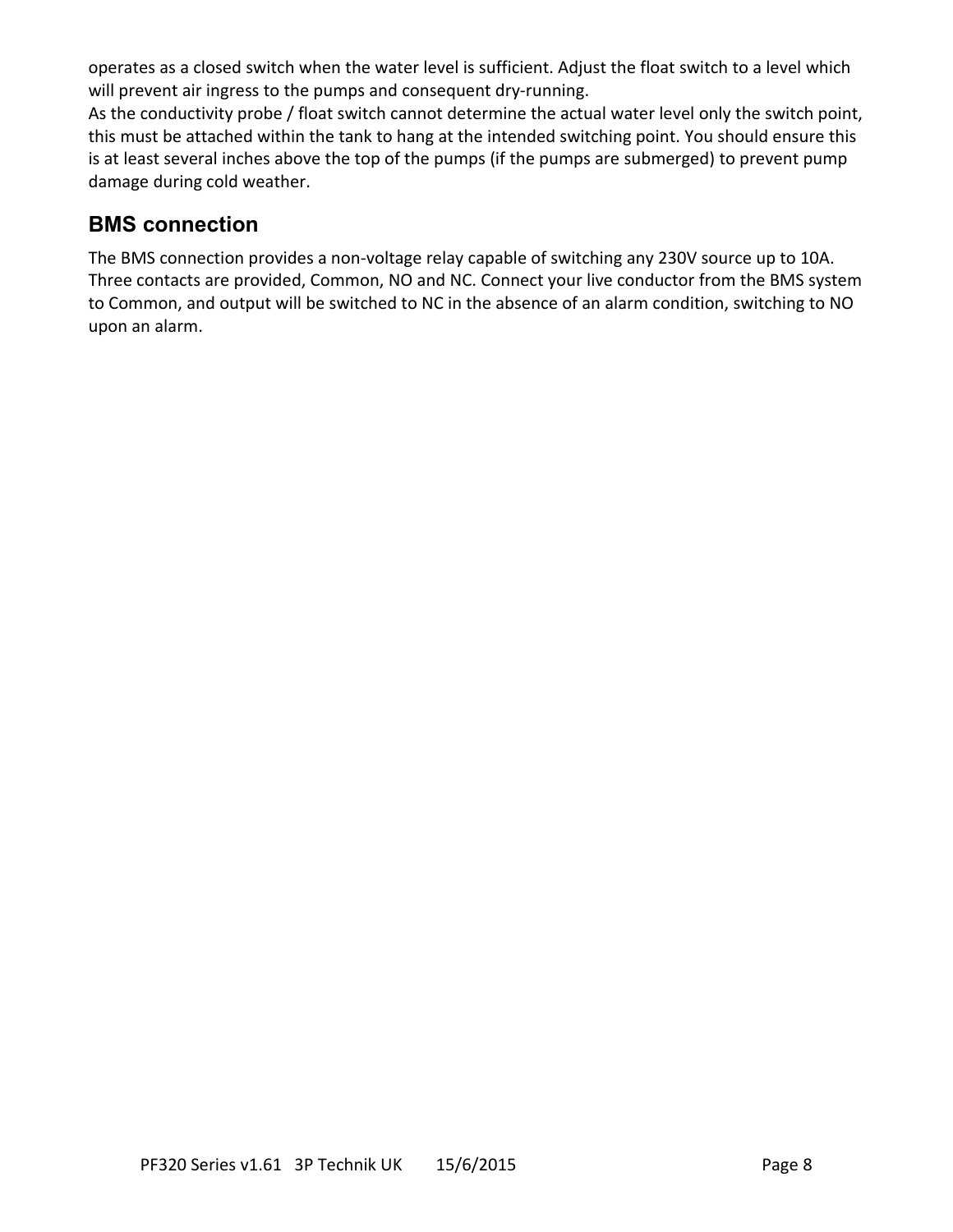## **Operation**

## **Safety Considerations**

Mains Voltage – There are exposed electrical conductors inside this appliance. This appliance must be installed and serviced by a competent electricical technician to the current requirements of BS7671 and IEEE recommendations. Before servicing this appliance, normal safe isolation procedures should be implemented.

Do not touch the PCB while energised, it carries mains voltage.

Do not touch any connection terminals while energised.

Do not attempt to service this item when wet, or in a wet or high humidity environment.

If the housing of the Control Panel becomes damaged, you must shut down and securely isolate this appliance immediately.

You must connect this appliance to a grounded 3 wire supply, protected by suitable overload protection. Connected pumps and solenoids are earthed via the Control Panel, and may otherwise become live.

If the power cables are damaged, either to or from the controller then shut down and isolate this appliance.

The combined loading of pumps and solenoids connected to this appliance must not exceed 20A using the supplied mains flex. Contact the manufacturer for advice if you need to exceed this rating. Do not attempt to repair any part of the circuit board. Refer to the manufacturer for advice.

## **Description of Operation**

The 3P PF series is an advanced booster pump / well pump controller, designed to manage either a single pump or a pair operating in a duty standby / duty assist arrangement. Water pressure in the discharge line is rapidly monitored, and pump(s) activated accordingly to maintain pressure between high and low pressures which can be selected by the operator. In this manner the pressure of the pump set can be adjusted at any time to suit either the optimal efficiency of the pumps, or suit the ideal pressure and flow requirements of the installation. In addition a high pressure alarm will shut down the system in the event of an overpressure condition, such as inadvertently connecting in series with another pump or if a high pressure shock wave is detected, and a low pressure alarm indicates a failure or dry running, and will shut it down within 10 seconds and revert to the remaining pump if connected. Both alarm set points can also be adjusted.

Water in the break tank or well is monitored by an accurate pressure sensor. Water level is displayed, and a minimum shut-off level can be adjusted to prevent dry running of the pumps.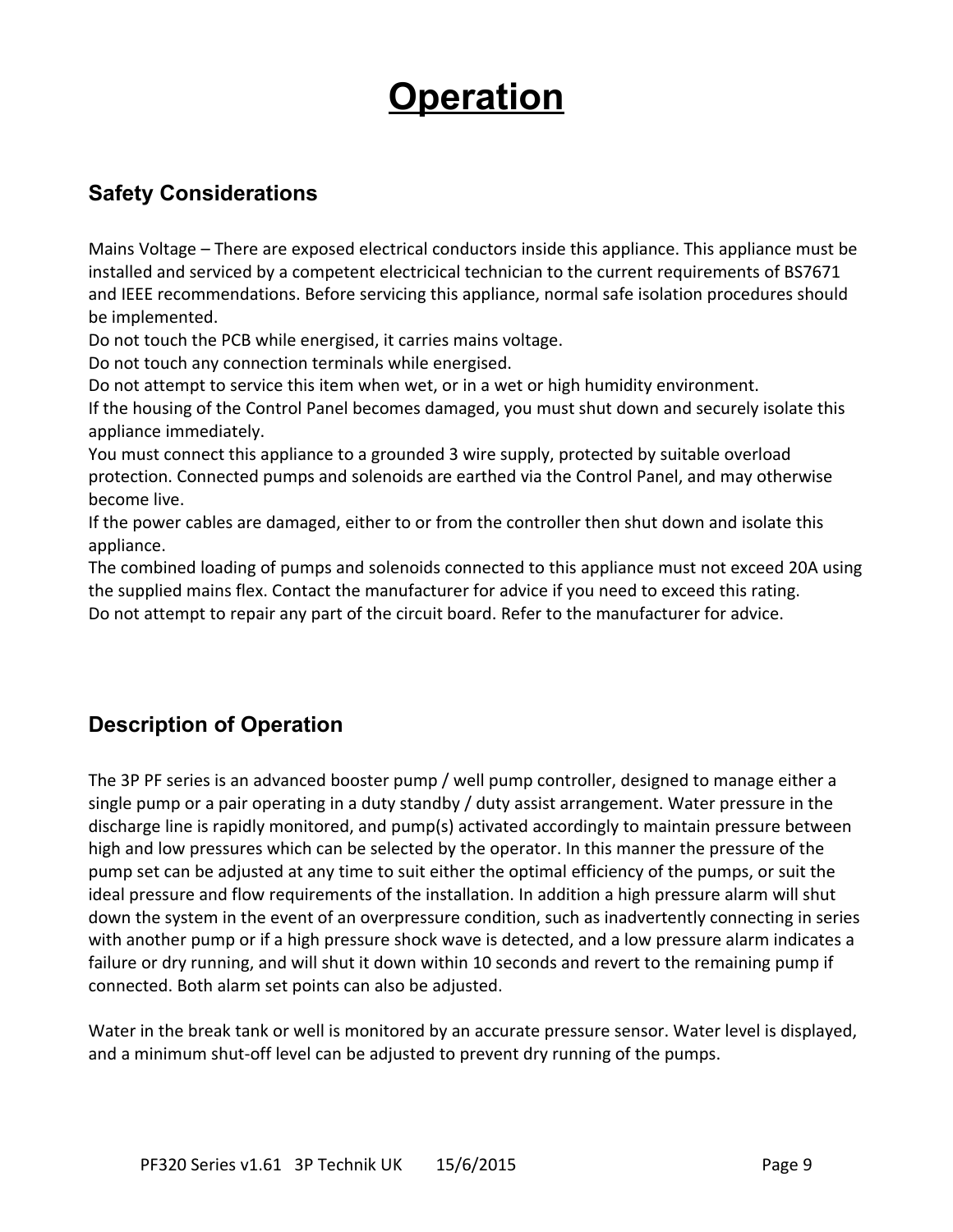There is no need for float switches and no need to enter the break tank to make adjustments to sensor levels, no need for pressure control valves or throttling. All adjustments can be set on the Control Panel.

Faults which may occur are logged in memory and the system will either continue wherever possible, stopping only for critical errors such as a failure of both pumps or a system over-pressure. A BMS output allows integration with other fault management systems, or connection to alarm sirens or strobes.

All connection terminals except the mains supply cable are socketed for quick removal and servicing. The main processor/memory is DIL socketed for easy software upgrades, and the PCB can be removed rapidly for exchange.

Durability is enhanced with an IP65 enclosure (can be sealed to IP68), dirt/water resistant membrane keypad, individually fused outputs, hinged lid, overvoltage protection, oversized supply power terminals and transformer/smoothing, and brown-out tolerant software. In the event of a power surge, fuses are ceramic with high (1250A) rupture current and MOV protection/track layout is designed to increase repair probability. PCB repairs are available and most component parts are stocked by 3P Technik UK.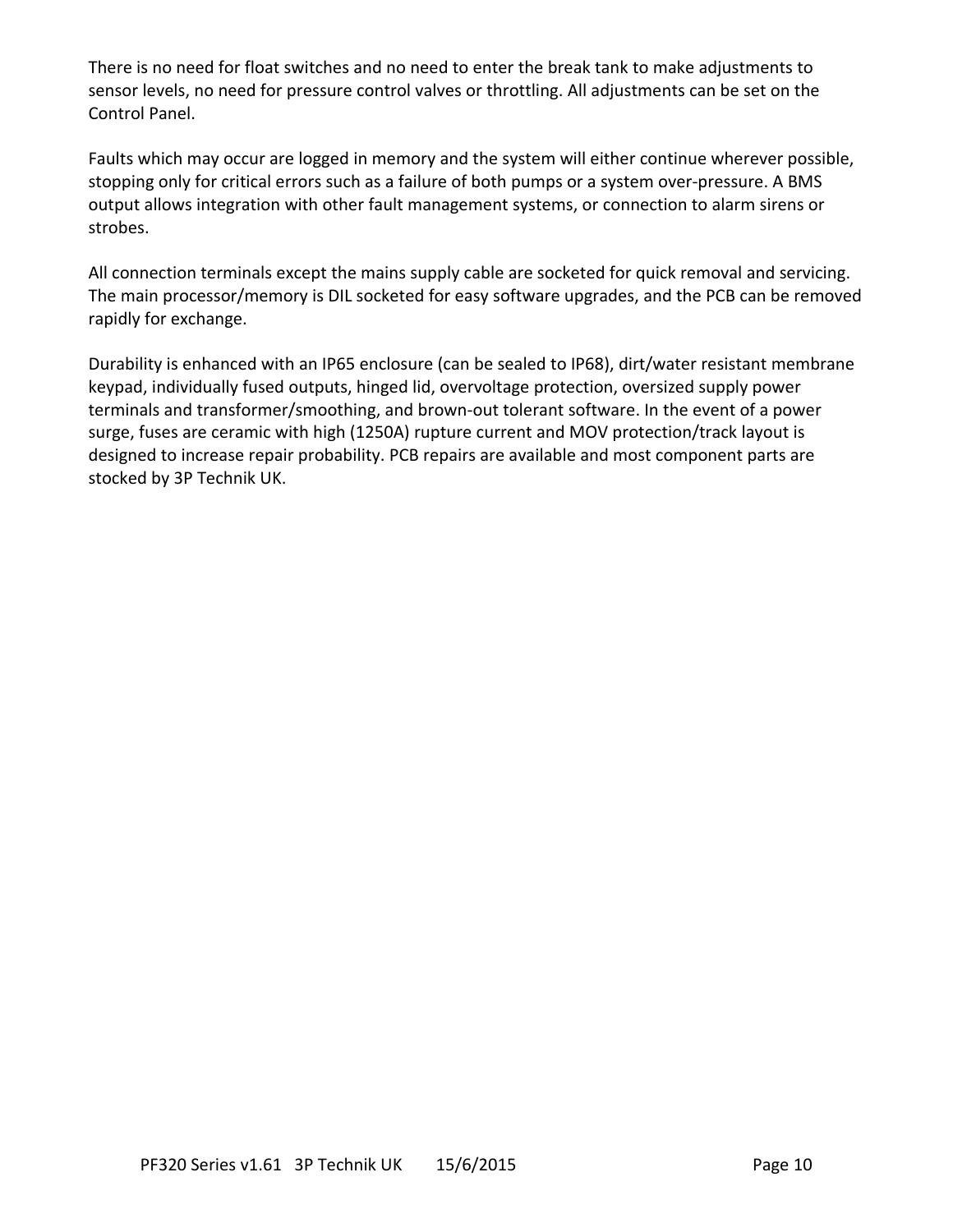## **Control Panel Operations**



## **Startup Screen Menus and Functions**

Upon first applying power, the LCD panel will display a startup logo followed by automatic calibration of the tank level sensor for approximately 3 seconds, and then immediately commence operation. The main screen displays the following screen (values shown will be different)

*PF320* Level 94% Pressure 2.5 bar Pumps off Menu Stop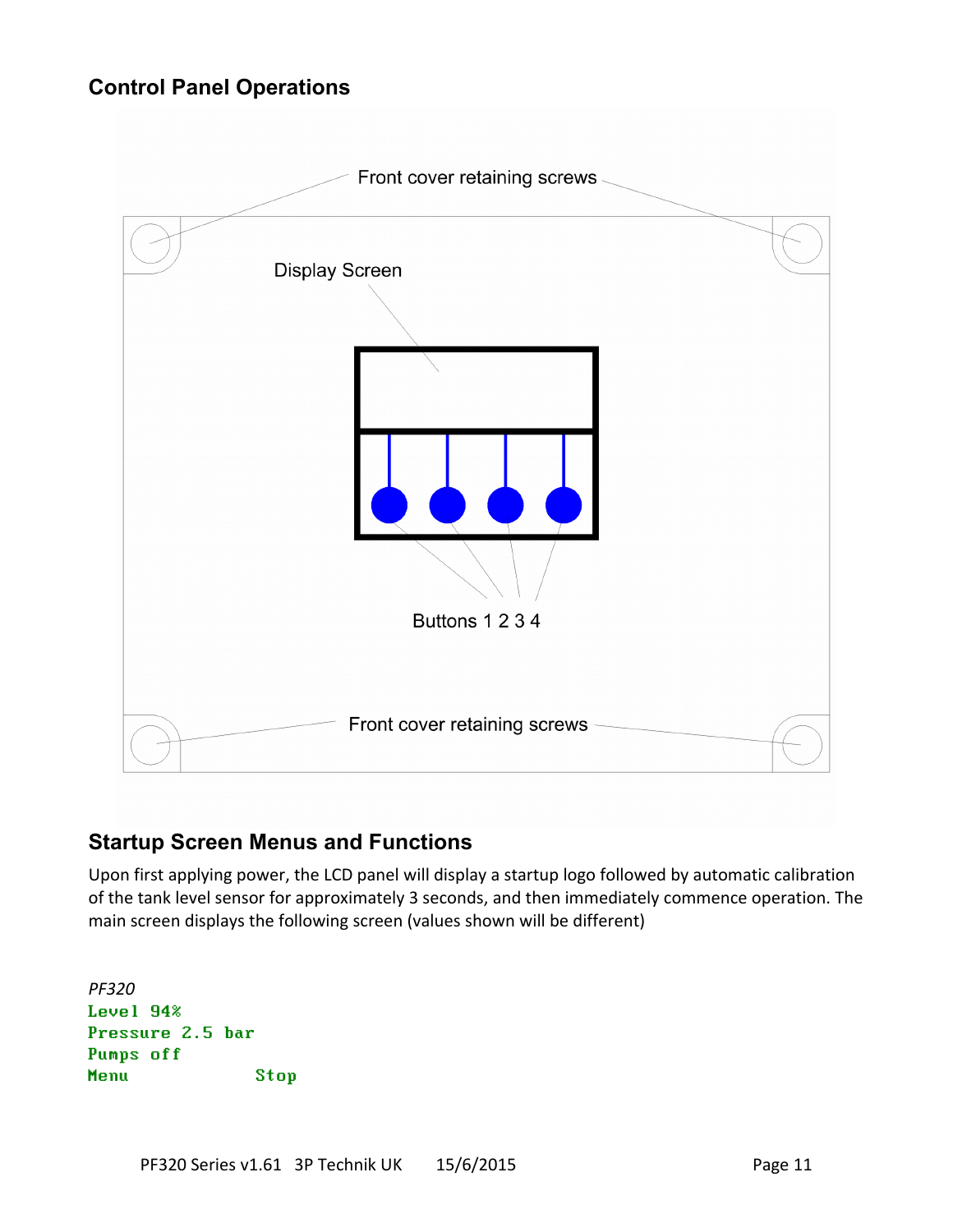*PF120/220* Supply OK Pressure 2.5 bar Pumps off Menu Stop

Showing, Supply Tank Level Display in % or Supply Tank Status Delivery Line Pressure (in bar) Pump Status (on/off) per pump Menu Options

Note that the function of the 4 buttons are not fixed, but relate to the menu option shown above.

#### *Tank Level Display (PF320)*

The current supply tank level will be shown in %, and is measured by a submerged pressure sensor at the bottom of the tank. The scale is adjusted automatically as the Control Panel learns the maximum and minimum water levels within the tank, with 0% being the minimum level allowed (pump cut-off level) and 100% being the highest water level detected. Initially therefore, the display may be inaccurate until the tank is full for the first time.

## **Accessing the Menu Options**

The last line of the display always shows up to four menu options, which can be selected by pressing one of the four corresponding buttons beneath the display. The menu options displayed will change as you enter different areas of the software.

## **Menu Options, Button 1 - Configuration and Diagnostics**

#### Main Menu

Tank menu Diags Run

**All other options relating to configuration and diagnostics, can be found via Button 1 from within the status screen. Whilst in this area all operation is halted while parameters are being set by the operator. To exit press "run".**

#### *Tank Menu*

#### Supply Tank Menu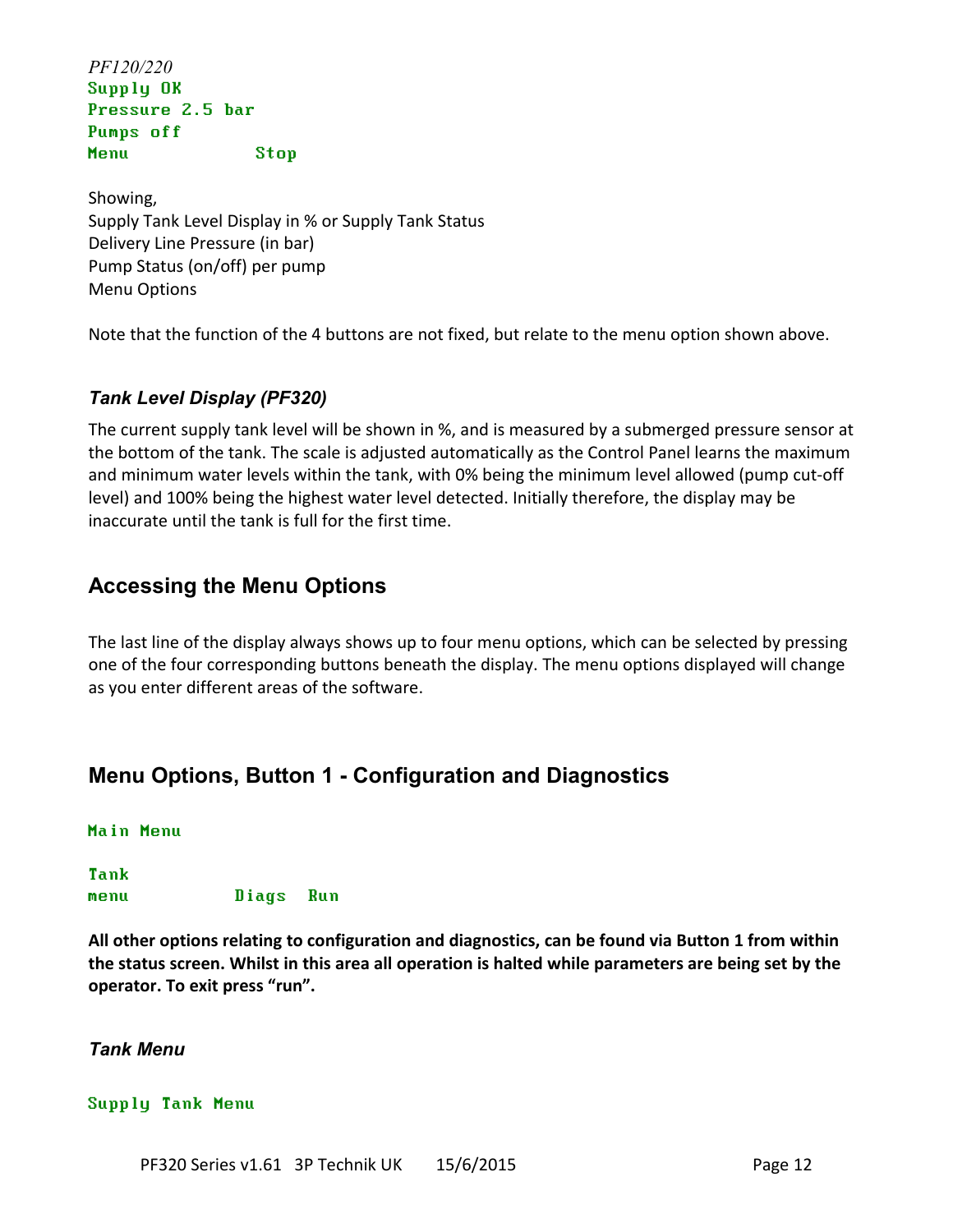```
Reset Set
 Lvl min Pump
  % lvl ctrl Exit
```
All options under this menu are related to operations within the water tank. Some options will not be shown for the PF120/220

#### **Reset water level calibration in % (Reset Lvl %) - PF320**

Selecting this option will cause the Control Panel to disregard previously learned water depths within the water tank. The system will then re-learn the maximum water level over time. When selected the following message confirms calibration has been reset.

Resetting tank level sensor...

#### **Minimum water Level Control (Min Lvl) - PF320**

This setting allows you to change the level at which the water tank is considered empty, at which pumping will cease to prevent dry-running and preserve enough water to protect submerged pumps against frost. The default level is 60cm.

*NOTE – it is essential that you allow sufficient depth of water above the pump to protect the pump from frost during the winter if the tank is situated externally, we would suggest a minimum of 20cm above the top of the pump.*

```
Supply tank minimum
level adjustment
Minimum - 60cm
  + - Exit
```
#### **Pump Control (Pump Ctrl)**

This is a submenu containing functions related to pump selection and pressure. Providing 2 submenus as shown.

#### Pump Control Menu

```
 Pressure
Pumps Exit
```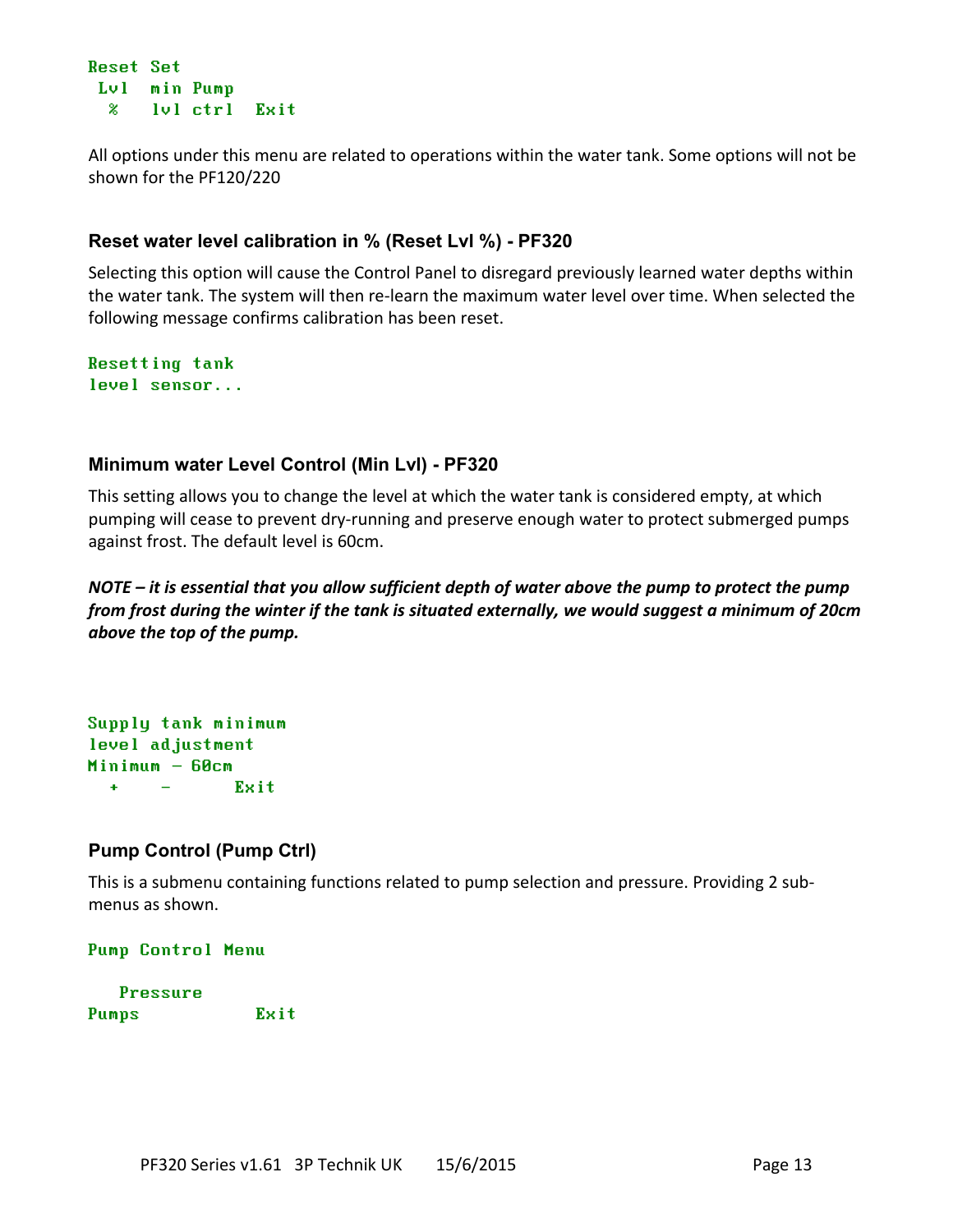#### **Pump Selection (Pumps)**

Here you can select which pump you would like to use. The default setting is Pump 1. If your system has 1 pump only then you should leave it on this setting.

#### Pump Selection Twin pump operation  $+$   $\mathbf{Exit}$

If you have a second pump fitted. You can choose to either leave it as a redundant spare, or to run in twin pump mode (duty assist with pump alternation). There are 2 options for twin pump mode, in Twin pump operation both pumps will function as duty standby / duty assist, with alternation per startup, and anti-blocking cycle / pump test performed at intervals. Twin pump operation, no autotest/ABS will function in the same mode but without periodic pump tests / anti-blocking cycle, providing a very small decrease in energy consumption but decreased fault detection. As the saving in energy consumption is extremely minimal, this mode is not recommended.

In the event that a pump fails to produce sufficient pressure, a warning will be activated, and the pump abandoned. The system will now run in single pump mode using the remaining pump. The BMS will activate during pump failure, and will discontinue once a working pump has been found. In the event that a second pump is also faulty, or is not fitted, the system will cycle between pumps in attempt to restart an available pump which may have an intermittent fault, if no success the system will cease operation and report a critical fault. At this point the BMS alarm is continuously active, alerting the operator to this condition.

#### **Pump Pressure Adjustment**

The default setting is Pump1 cuts in at 1.5 bar and Pump2 cuts in at 2 bar, both pumps cut out at 3bar (also adjustable). During pump pressure adjustment the following screen is displayed.

```
Pump 1 – Pressure
 Min Max
  1.5 3.0 bar
          - + Min Exit
```
Buttons 1 and 2 lower or raise the pressure, while button 3 cycles between setting Min or Max (cut-in and cut-out pressures). The pressure you select will of course depend on the height difference between the pressure sensor and point of use, and the required delivery point pressure. The pressure at the point of use will decrease by 1 bar per 10m of lift, and so this should be taken into account when setting the pump pressure.

It is advisable to set both pumps to cut in at different pressures. Although the Control Panel will allow the same pressure to be set on both pumps, this would result in unnecessary use of both pumps, and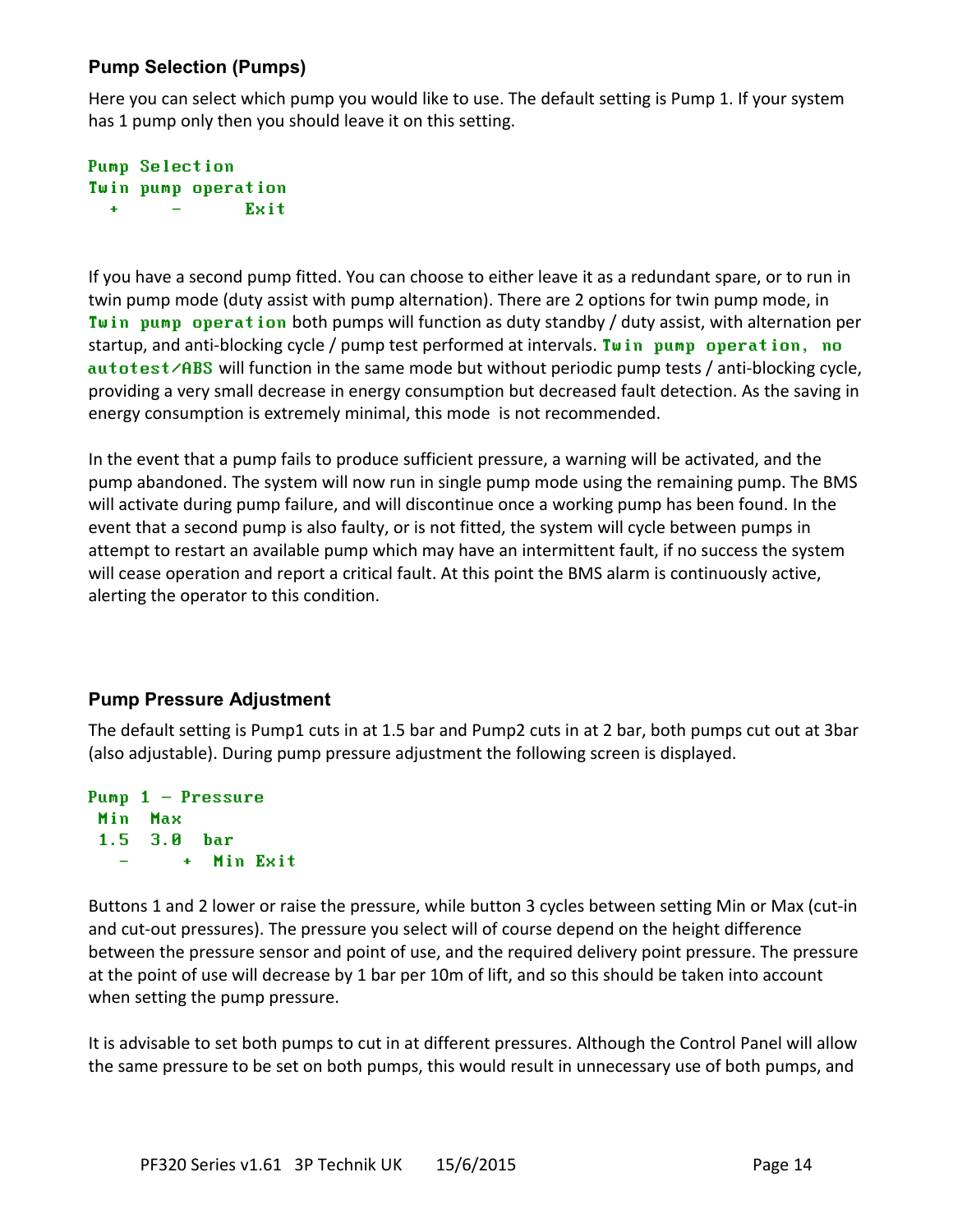unnecessary inrush current which may affect nearby devices on the same supply circuit by momentarily reducing available voltage.

To attain maximum efficiency, you should select a pump set which can deliver the maximum required pressure within the efficient zone of it's performance curve (before the curve levels off). As centrifugal pumps are less efficient at their maximum rated pressure, and as we have full control of the cut-out pressure, it makes sense to select a pump on the premise that you will be using it with it's most efficient performance characteristics.

The pressure vessel(s) on the system should be charged to or just below the lowest cut-in pressure (min) of the pumps, i.e. the lowest minimum pressure you have set. Do this with the discharge line de-pressurised (turn off the system, open a tap).

## **Diagnostics Menu**

Once selected via Button 3, there are three buttons or menu options available under the "Diagnostics" menu.

----Diagnostics-----

Inputs Faults Outputs Exit

#### **Input Monitor**

Selecting this option shows the status of all sensor inputs to the controller. The following information is displayed.

Probes 11111 -- (this function is unused on PF320) Lvl Probe 180cm Line Pres 3.1 bar Exit

Line 1, Switched inputs 1 to 5 (used on rainwater harvesting/tank control models only) Line 2, Tank level sensor shown in % Line 3, Delivery line pressure

*Note - The tank level here is shown in cm not %. The level shown here is not subject to calibration and displays the actual tank level rather than a proportional reading.*

#### **Output Testing**

This option allows you to fire the 230v outputs of the controller.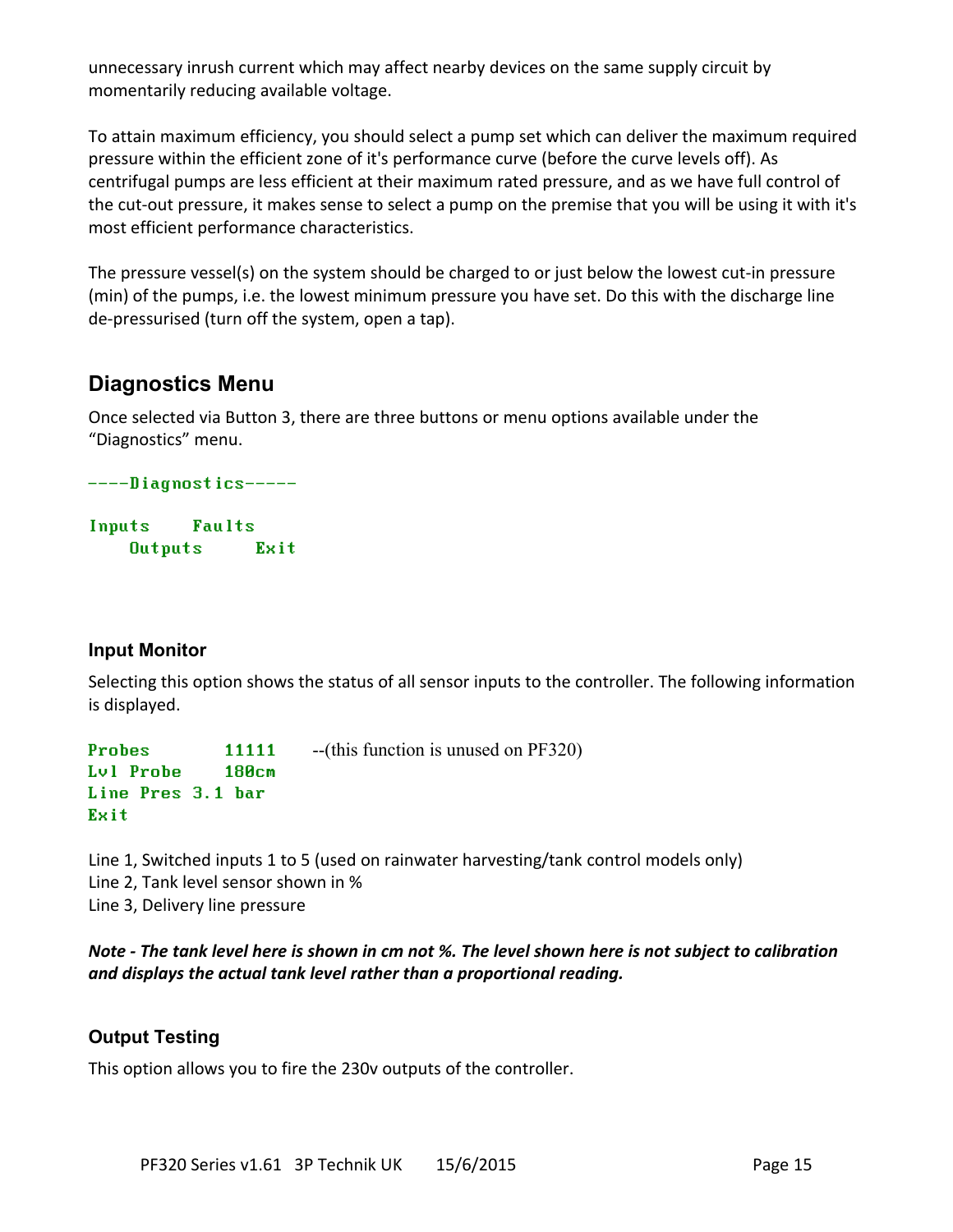```
Output Testing
PD
Push Buttons...
Exit Pump1 Pump2
Button 1 – Exit
Button 2 – Unused
Button 3 – Pump1
Button2 – Pump2
```
*Note – While testing the pumps, the overpressure alarm setting, pump failure pressure and other alarm functions are over-ridden. If system pressure is increased beyond the overpressure alarm setting a fault may be logged when operation is resumed. If this occurs, release system pressure and switch the controller off and back on to resume normal operation.*

#### **Read Stored Fault Codes**

This RainForce Controller is equipped with Advanced Fault Tracking, and unlike other controllers will remember the last 10 faults that have occurred (even after power outage). This gives the Operator much greater insight into any fault, should one occur, as the fault history can be examined, and an informed judgement made.

Fault Code  $1 - 255$ 

#### Next Prev Clear Exit

Buttons 1 and 2 cycle forward or backwards through the 10 memory locations which store the fault codes

#### **Fault Code List**

- 1. Tank Probe Fault (PF120 only)
- 2. Pump 1 Insufficient
- 3. Unused
- 4. Unused
- 5. Unused
- 6. Tank Level Sensor Fault
- 7. Discharge Line Pressure Sensor Fault
- 8. Pump 2 Insufficient
- 9. Unused
- 10. Unused
- 11. Pump 1 Disabled Changed to Pump 2
- 12. Pump 2 Disabled Changed to Pump 1
- 13. Both Pumps Faulty or Insufficient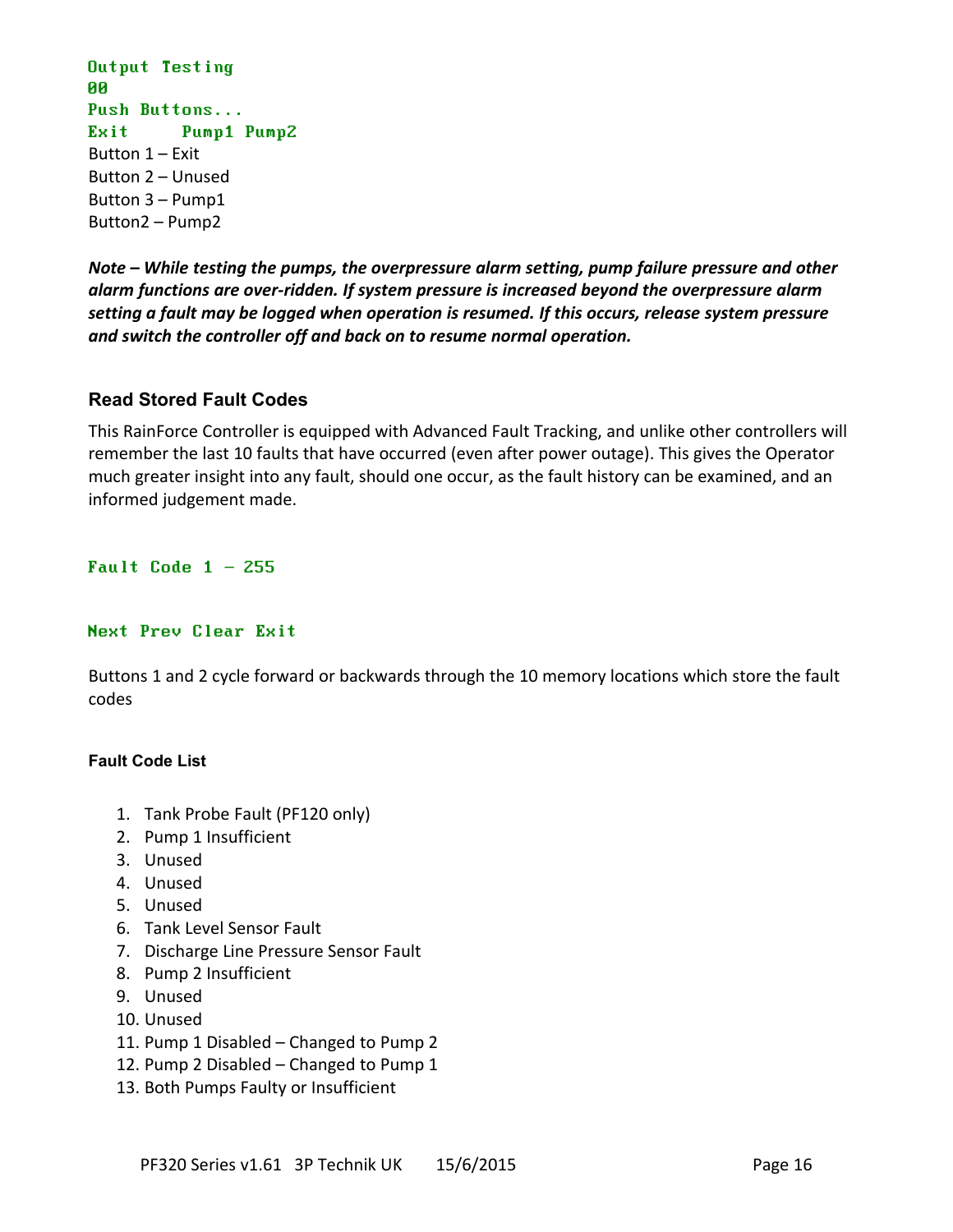255. No Fault

The menu options now available are

#### **Clear Stored Fault Codes**

Selecting this option clears all stored fault codes from the controllers memory, and is confirmed by the following message.

#### Faults cleared…

#### **Run**

Resume operation. Select this to return to the main operational display when configuration/diagnostic is finished.

### **Menu Options, Button 4 – Stop**

Pressing this button from the main screen immediately stops all operations and activates the BMS output. It is similar to an emergency stop button, only software based and is designed to be supplemental to the isolator switch. The following screen will be shown.

#### Manual Stop

 Wipe Menu Config Restart

From here you can either return to the main menu using Button 1, Wipe all confiiguration settings and restore the software to factory default settings using Button 2, or restart and resume operation using Button 4.

Note that button 2 – Wipe Config will delete the current tank level calibration and pressure ranges set for both pumps.

## **Troubleshooting**

Refer to the Safety instructions. No electrical works should be carried out other than by an appropriately qualified Electrician. Permits to work may be required at local site conditions. If in any doubt, consult your system supplier.

| <b>Problem</b>         | <b>Probable Cause</b> | <b>Solutions</b>             |
|------------------------|-----------------------|------------------------------|
| No Power – controller  | No power supply from  | Check 240 vac 50hz supply at |
| dead – no backlight on | distribution board    | power input terminals.       |
| <b>LCD</b>             |                       |                              |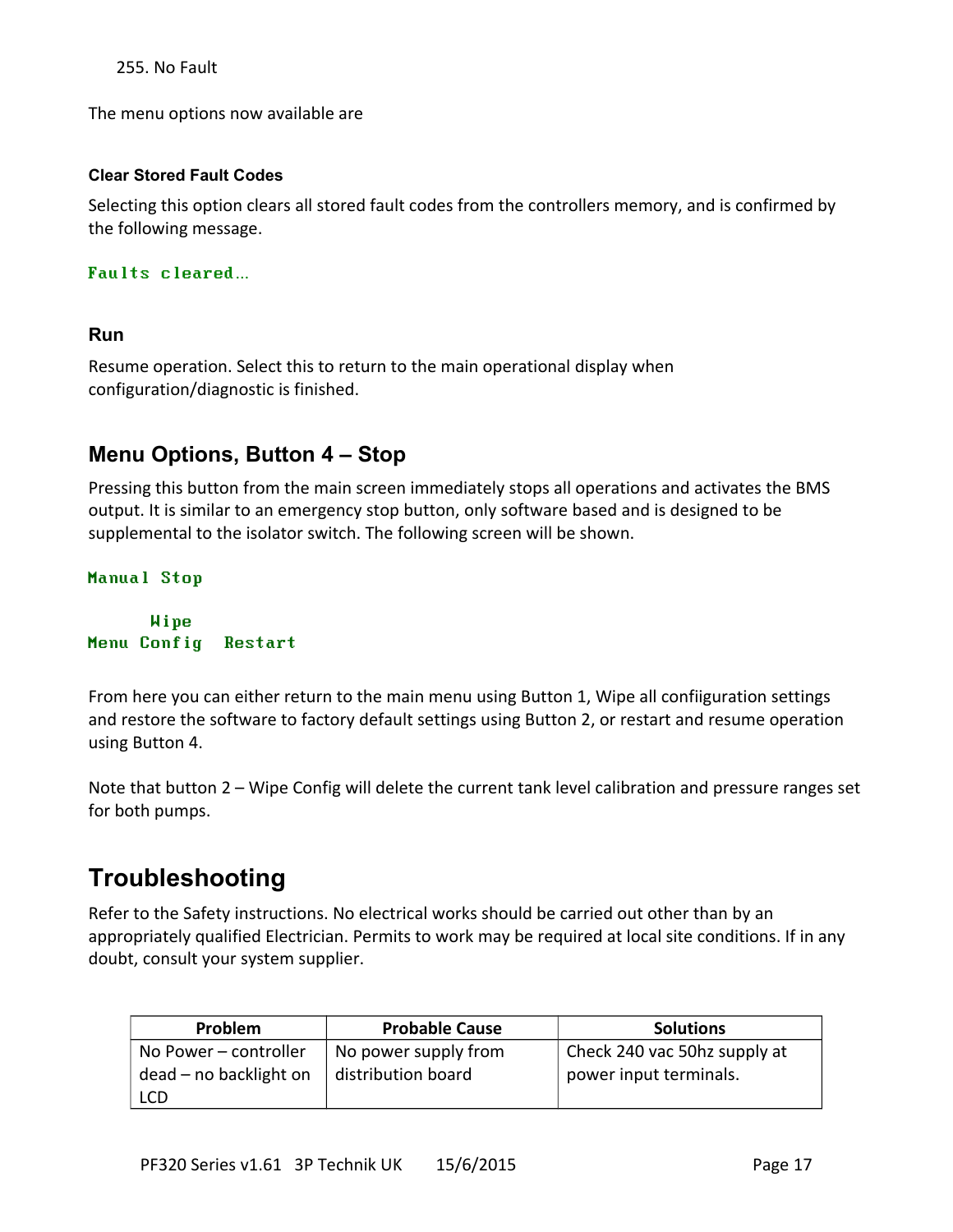|                                                    | Fuse failed                                         | Check Fuse F1                                                             |
|----------------------------------------------------|-----------------------------------------------------|---------------------------------------------------------------------------|
|                                                    | PCB damaged                                         | Replace PCB, contact                                                      |
|                                                    |                                                     | manufacturer.                                                             |
| Backlight on - no<br>display - no operation        | CPU chip missing                                    | Insert CPU                                                                |
|                                                    | CPU chip badly inserted or                          | Insert CPU correctly or replace if                                        |
|                                                    | bent pins                                           | necessary                                                                 |
|                                                    | CPU chip wrong way round                            | Remove and re-insert correctly<br>Replace CPU                             |
|                                                    | CPU chip faulty                                     |                                                                           |
|                                                    | PCB damaged                                         | Replace PCB, contact<br>manufacturer.                                     |
| Controller Frozen-                                 | Keypad not connected or                             | Check connection                                                          |
| operates normally but<br>keypad unresponsive       | connected wrongly                                   |                                                                           |
| Controller Frozen-<br>does not operate<br>normally | CPU or oscillator damaged                           | Replace CPU, if no success<br>replace PCB                                 |
| Conductivity probe                                 | Not connected                                       | Check connection to Control                                               |
| appears not to function<br>(PF120)                 |                                                     | Panel                                                                     |
|                                                    | Cable damaged                                       | Bridge probe end and continuity<br>test. Replace if and as necessary      |
|                                                    |                                                     | Swap probe for float switch to                                            |
|                                                    | Rainwater conductivity<br>abnormal (chlorine, salt, | accommodate non-standard<br>environment                                   |
|                                                    | etc)                                                |                                                                           |
| Float switch appears<br>not to function (PF220)    | Not connected                                       | <b>Check connection to Control</b><br>Panel                               |
|                                                    | Cable damaged                                       | Test continuity, replace if<br>necessary                                  |
|                                                    | Float not constrained<br>properly                   | Tie float in tank such that it<br>switches up/down around<br>switch point |
|                                                    |                                                     | Replace                                                                   |
| Tank level sensor does                             | Float faulty<br>Not connected                       |                                                                           |
| not function (PF320 -                              |                                                     | Check wiring to controller                                                |
| error 6)                                           | Connected wrongly                                   | Check wiring polarity and<br>correct if needed                            |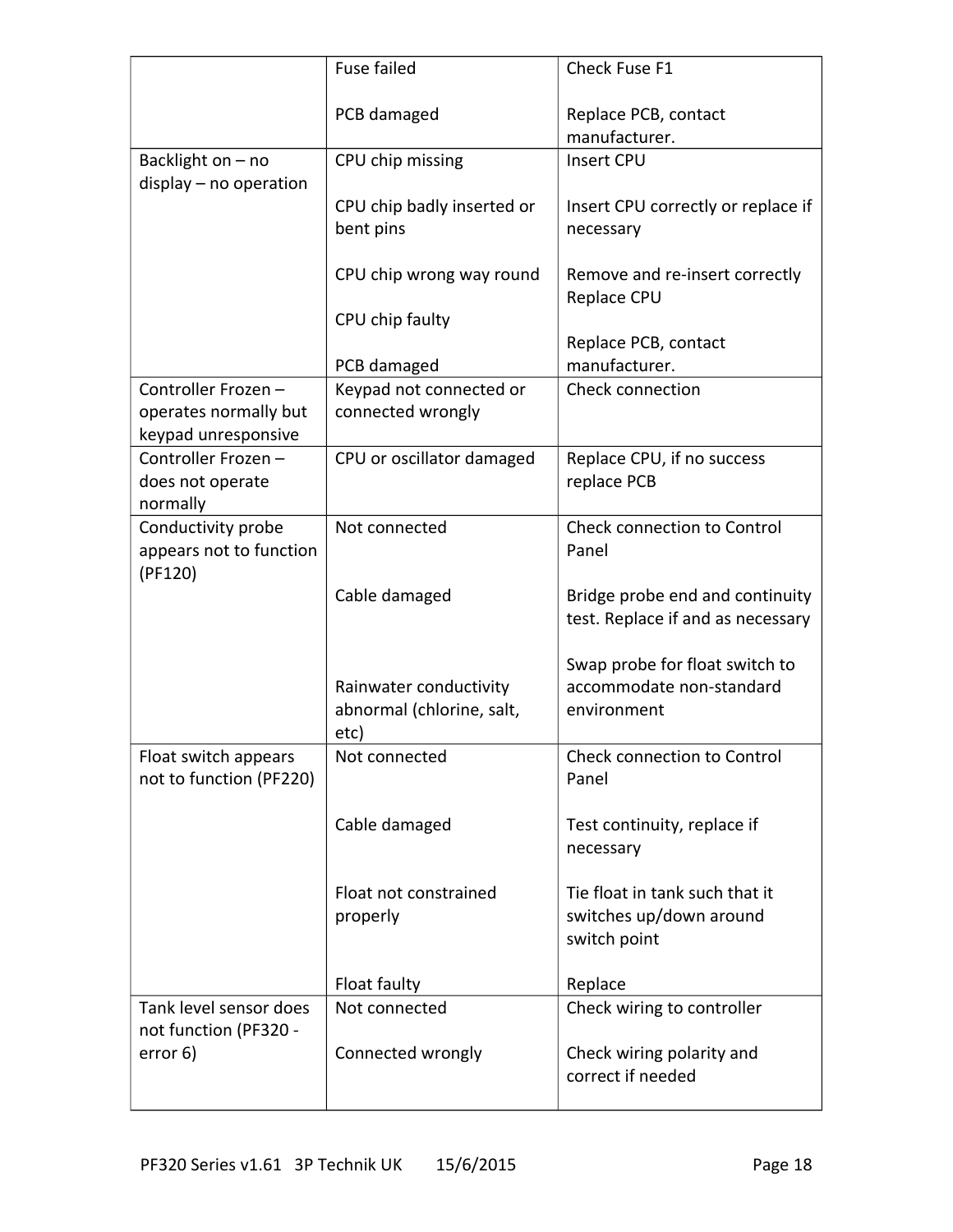|                                                        | Sensor faulty                                                                                                                          | Test with loop calibrator,                                              |
|--------------------------------------------------------|----------------------------------------------------------------------------------------------------------------------------------------|-------------------------------------------------------------------------|
|                                                        |                                                                                                                                        | replace sensor if necessary                                             |
|                                                        | Input circuit faulty                                                                                                                   | Test with loop calibrator,<br>replace PCB if necessary                  |
| Tank Level sensor<br>reads incorrectly                 | Cable vent tube blocked or<br>sealed                                                                                                   | Ensure vented section of cable<br>terminates to atmospheric<br>pressure |
|                                                        | Wrong sensor specification<br>installed                                                                                                | Replace with original OEM spec<br>part                                  |
|                                                        | Sensor faulty                                                                                                                          | Test with loop calibrator,<br>replace if necessary                      |
| Line pressure sensor<br>does not function<br>(error 7) | Not connected                                                                                                                          | <b>Check connection at Control</b><br>Panel                             |
|                                                        | Connected wrongly                                                                                                                      | Check wiring polarity and<br>correct if necessary                       |
|                                                        | Sensor faulty                                                                                                                          | Check with loop calibrator and<br>replace if necessary                  |
|                                                        | Input circuit faulty                                                                                                                   | Test with loop calibrator,<br>replace PCB if necessary                  |
| Line pressure sensor<br>reads incorrectly              | Wrong sensor specification<br>installed                                                                                                | Replace with original OEM spec<br>part                                  |
|                                                        | Sensor faulty                                                                                                                          | Test with loop calibrator,<br>replace sensor if necessary               |
|                                                        | Input circuitry faulty                                                                                                                 | Test with loop calibrator,<br>replace PCB if necessary                  |
| Pump 1 Insufficient or<br>Faulty                       | Pump not connected                                                                                                                     | Check wiring                                                            |
|                                                        | Pump cannot keep up with<br>demand                                                                                                     | Replace with correctly sized<br>pump                                    |
|                                                        | Pump faulty                                                                                                                            | Replace pump                                                            |
|                                                        | (this fault can show<br>temporarily when filling a<br>large header tank for the<br>first time, in which case it<br>should be ignored). |                                                                         |
| Pump 2 Insufficient or                                 | Pump not connected                                                                                                                     | Check wiring                                                            |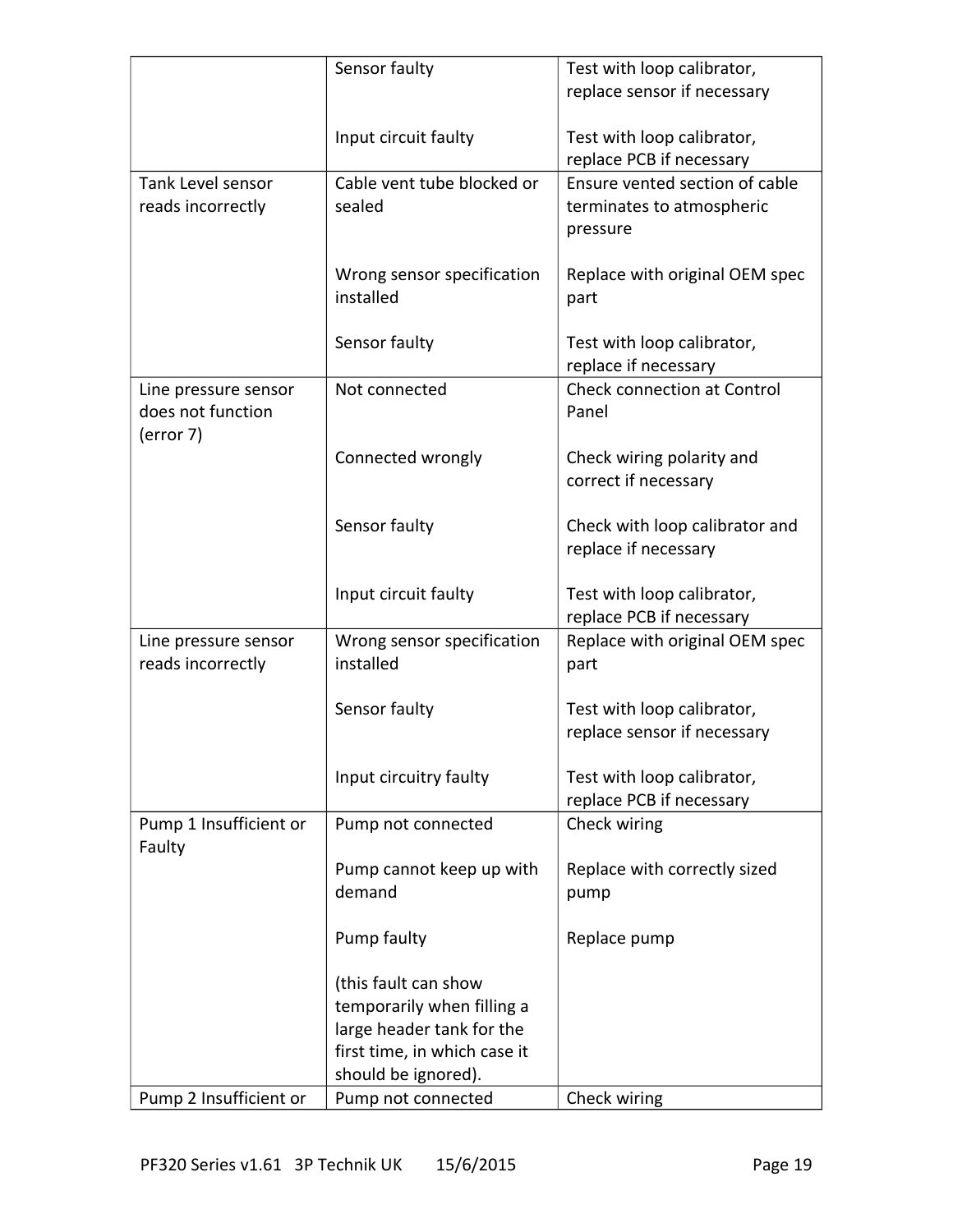| Faulty          |                                               |                                      |
|-----------------|-----------------------------------------------|--------------------------------------|
|                 | Pump cannot keep up with<br>demand            | Replace with correctly sized<br>pump |
|                 | Pump faulty                                   | Replace pump                         |
|                 | (this fault can show                          |                                      |
|                 | temporarily when filling a                    |                                      |
|                 | large header tank for the                     |                                      |
|                 | first time, in which case it                  |                                      |
| Pump 1 Disabled | should be ignored).<br>Pump not connected for | Check wiring                         |
|                 | over 20 minutes                               |                                      |
|                 | Fuse failed on output                         | Check and replace if necessary       |
|                 |                                               | Replace with correctly sized         |
|                 | Pump cannot keep up with                      | pump                                 |
|                 | demand for over 20                            |                                      |
|                 | minutes                                       | Replace pump                         |
|                 | Pump faulty (most likely)                     |                                      |
| Pump 2 Disabled | Pump not connected for                        | Check wiring                         |
|                 | over 20 minutes                               |                                      |
|                 | Fuse failed on output                         | Check and replace if necessary       |
|                 |                                               | Replace with correctly sized         |
|                 | Pump cannot keep up with                      | pump                                 |
|                 | demand for over 20                            |                                      |
|                 | minutes                                       | Replace pump                         |
|                 | Pump faulty (most likely)                     |                                      |
|                 |                                               |                                      |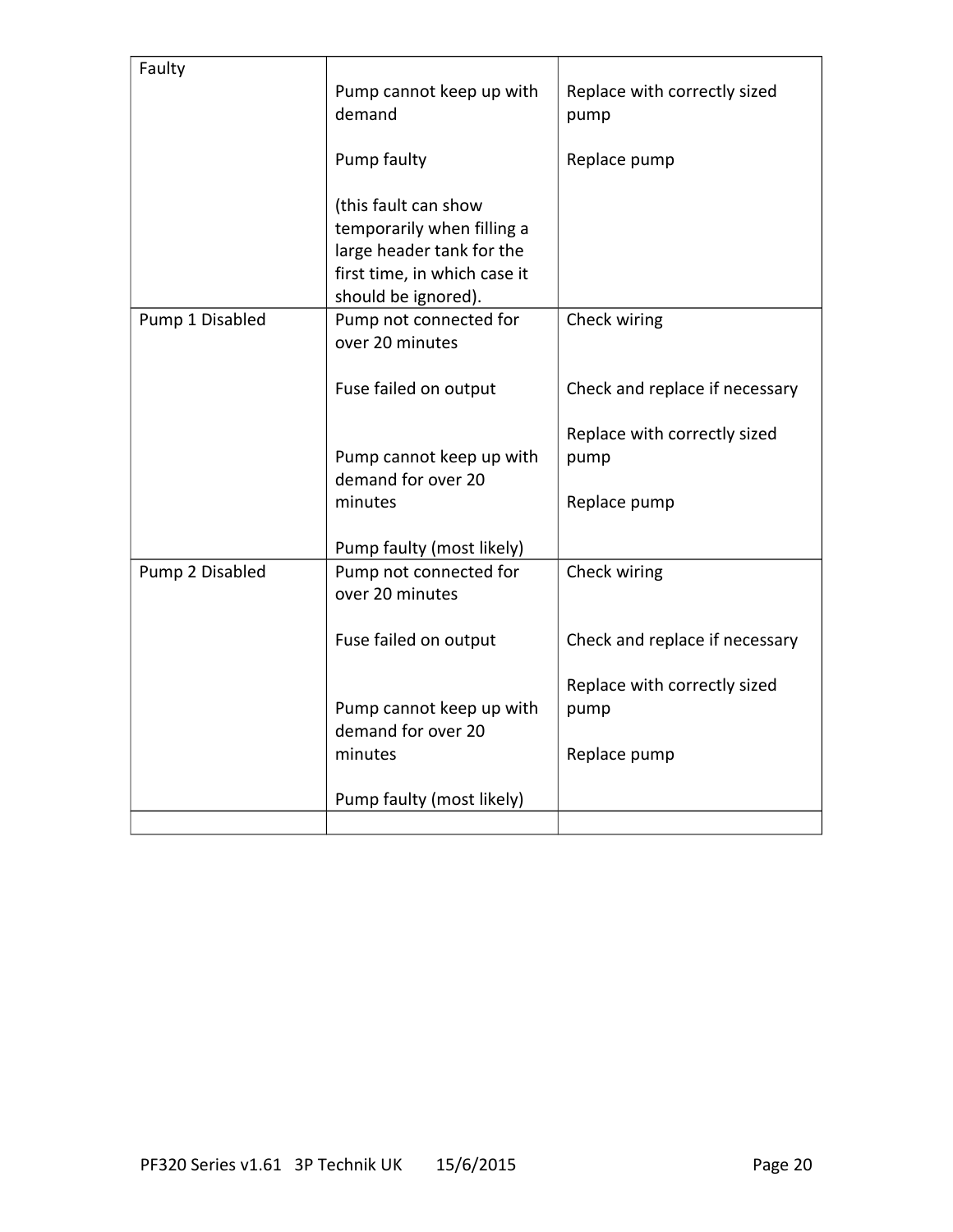



## **Fuse Listing**

- F1 500mA 20mm
- F2 1A 20mm
- F3 10A 20mm
- F4 10A 20mm
- F5 10A 20mm
- F6 10A 20mm

*All fuses are ceramic with 1250A rupture current, this is to ensure minimal damage in the event of a high current surge such as a lightning strike to the pump set.*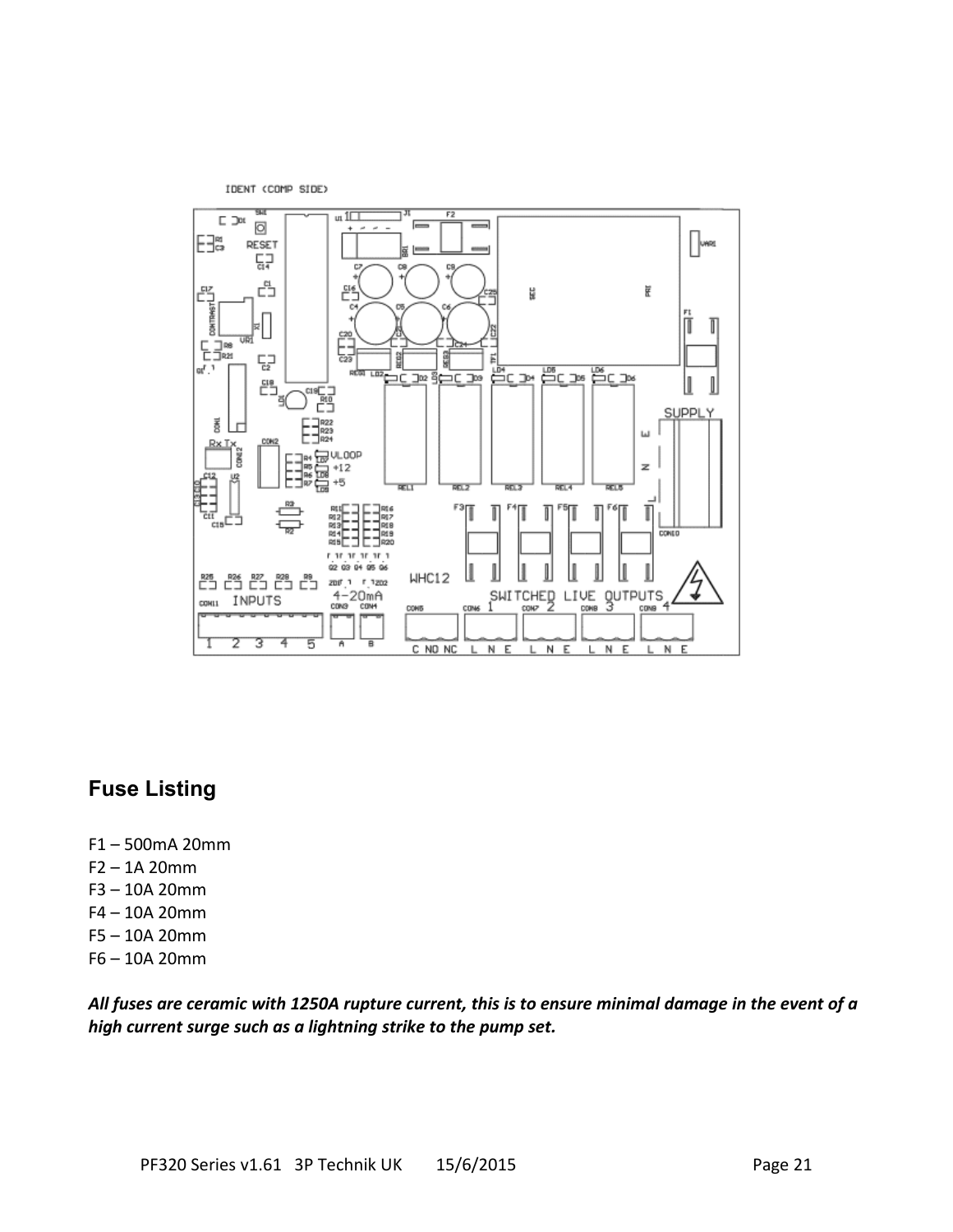## **Inputs (left to right) – Con1**

- 1 Water tank conductivity probe or float switch (PF120/220)
- 2 unused
- 3 unused
- 4 unused
- 5 unused

## **Pressure Sensor Inputs (left to right)**

Con3 (left) – Water tank level sensor (PF320) Con4 (right) – Line pressure sensor

## **BMS Output**

Type – Non contact relay Terminals – Common, Normally Open, Normally Closed Power Rating max 10A 230Vac

## **Pump Control Outputs (left to right)**

- 1 Unused
- 2 (reserved for future upgrade)
- $3 -$  Pump1
- 4 Pump2

## **Upgrades and Modifications**

The following parts of the system can be upgraded at any time without any modification to the Control Panel.

Replacement/upgrade of pump(s)

*Note – there is no need to reprogram or adjust the Control Panel settings when replacing a pump with one of a different power output or consumption. Diagnostic functions are not dependent on current monitoring.*

Installation of 3 phase pump(s) via external contactor/relay.

Software upgrade by either on-site reprogramming, or by CPU replacement. Reprogramming is unlikely to ever be necessary, but is provided for to allow for custom software to be retrofitted to the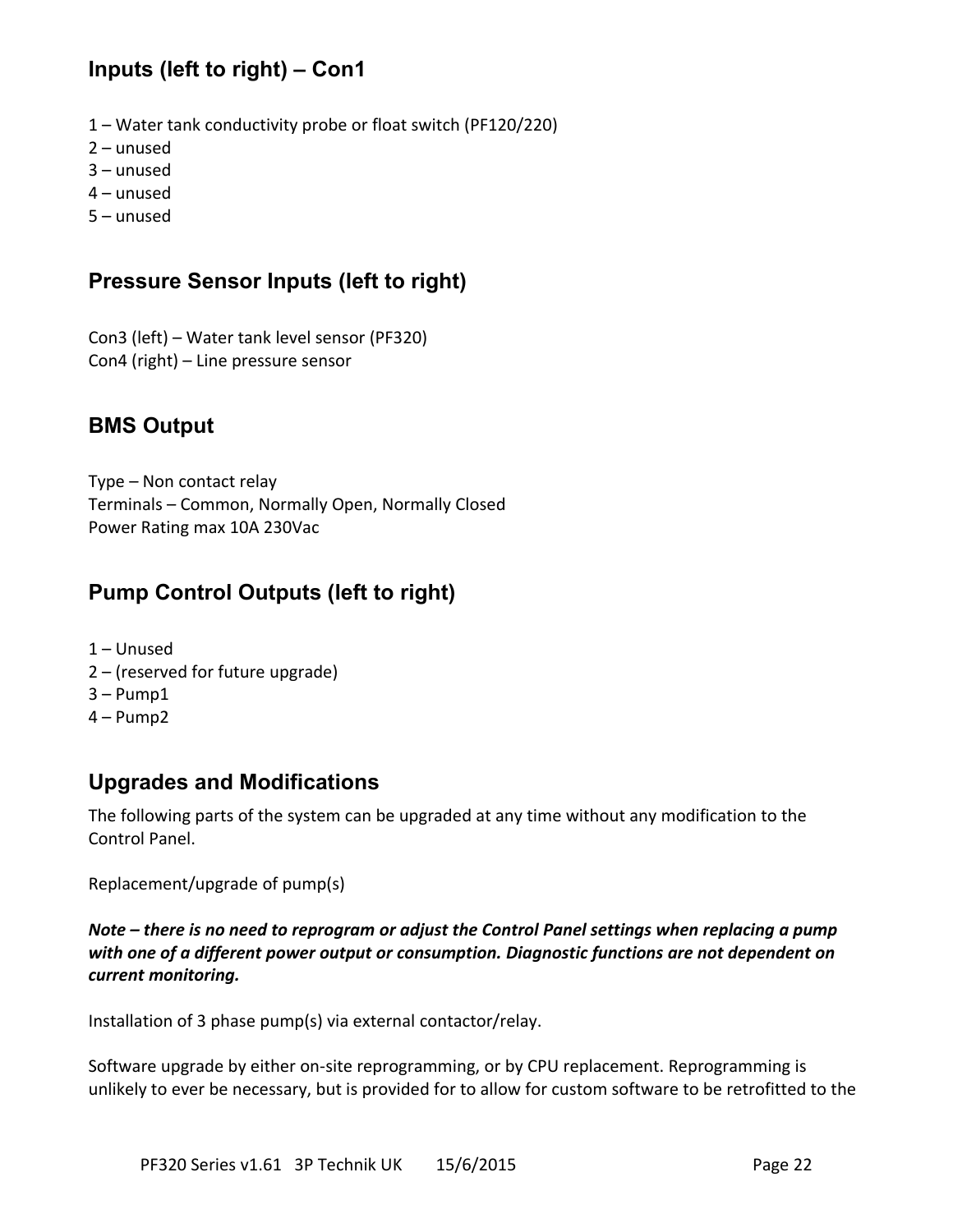Control Panel. It is carried out by an approved engineer via an on-board programming port, or via replacement of the CPU. The CPU is socketed in a 40pin DIP socket for ease of replacement.

When replacing the CPU, always use a proper DIP Extraction Tool, and follow the instruction provided with the replacement CPU.

## **Specifications**

## **Whole Appliance**

| <b>Supply Voltage</b>        | 230-240 Vac 50Hz $1^{\circ}$ or 400v 50Vac $3^{\circ}$ (depends on model) |
|------------------------------|---------------------------------------------------------------------------|
| <b>Power Consumption</b>     |                                                                           |
| BPM1202/1202L                | 14.4 A                                                                    |
| BPM12042/12042L              | 12.8 A                                                                    |
| BPM15052/15052L              | 14.6 A                                                                    |
| BPM20062/20062L              | 20.2A                                                                     |
| BPM12023/1202L3              | 5 A                                                                       |
| BPM120423/12042L3            | 4.4 A                                                                     |
| BPM150523/15052L3            | 5 A                                                                       |
| BPM200623/20062L3            | 6 A                                                                       |
| Operating temperature range  | 0 to 37 degrees Celsius                                                   |
| Ingress protection           | <b>IP65</b>                                                               |
| <b>Electrical Insulation</b> | Class 1                                                                   |
|                              |                                                                           |

## **Control Panel**

| <b>Dimensions</b>            | 240mm x 190mm x 110mm   |
|------------------------------|-------------------------|
| Supply Voltage               | 230-240 Vac 50Hz        |
| <b>Power Consumption</b>     | 7w                      |
| Operating temperature range  | 0 to 40 degrees Celsius |
| Ingress protection           | IP65                    |
| <b>Electrical Insulation</b> | Class 2                 |
|                              |                         |

## **Tank Level Sensor**

| <b>Type</b>       |
|-------------------|
| Measurement Range |
| Input             |
| Output            |

Pressure Transmitter 2 wire  $0-0.6$  bar 8 to 30 Vdc 4-20mA